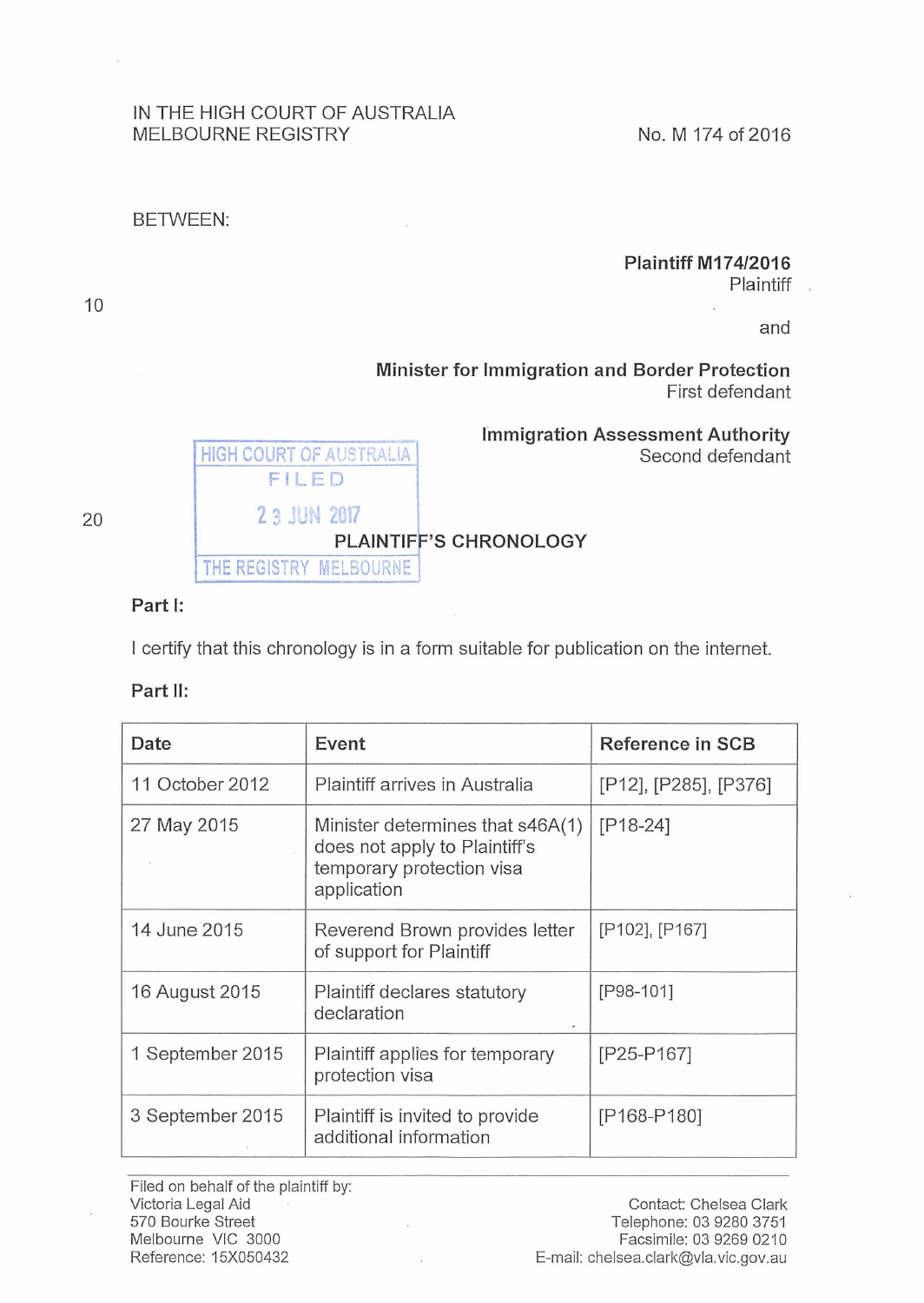| Date             | Event                                                                                                                                                   | <b>Reference in SCB</b> |
|------------------|---------------------------------------------------------------------------------------------------------------------------------------------------------|-------------------------|
| 26 October 2015  | Plaintiff is invited to an interview                                                                                                                    | [P181-P189]             |
| 12 November 2015 | Plaintiff attends an interview<br>with Delegate                                                                                                         | [P190-P278]             |
| 13 November 2015 | Delegate phones Reverend<br><b>Brown</b>                                                                                                                | [P279-P281]             |
| 13 November 2015 | Delegate phones Plaintiff                                                                                                                               | [P282-P283]             |
| 15 April 2016    | Delegate refuses to grant<br>Plaintiff's a temporary protection<br>visa                                                                                 | [P284-P328]             |
| 15 April 2016    | Delegate notifies Plaintiff of her<br>decision                                                                                                          | [P329-P332]             |
| 19 April 2016    | Delegate's decision is referred<br>to Authority                                                                                                         | [P334]                  |
| 19 April 2016    | Authority notifies Plaintiff that<br>Delegate's decision has been<br>referred                                                                           | [P333-P345]             |
| 19 April 2016    | Secretary of Department<br>provides review material to<br>Authority                                                                                     | $[P334]$                |
| 4 May 2016       | Authority informs Plaintiff that he<br>has until 13 May 2016 to provide<br>any "new information" or<br>submissions                                      | [P350-P361]             |
| 13 May 2016      | Plaintiff submits further<br>documents to Authority,<br>including letter from Reverend<br>Brown dated 10 May 2016 and<br>letters from other congregants | [P362-P373]             |
| 19 May 2016      | Authority affirms Delegate's<br>decision                                                                                                                | [P374-P399]             |
| 19 May 2016      | Authority notifies Plaintiff of its<br>decision                                                                                                         | [P400-P403]             |
| 20 December 2016 | Plaintiff files application for an<br>order to show cause with High<br>Court                                                                            |                         |